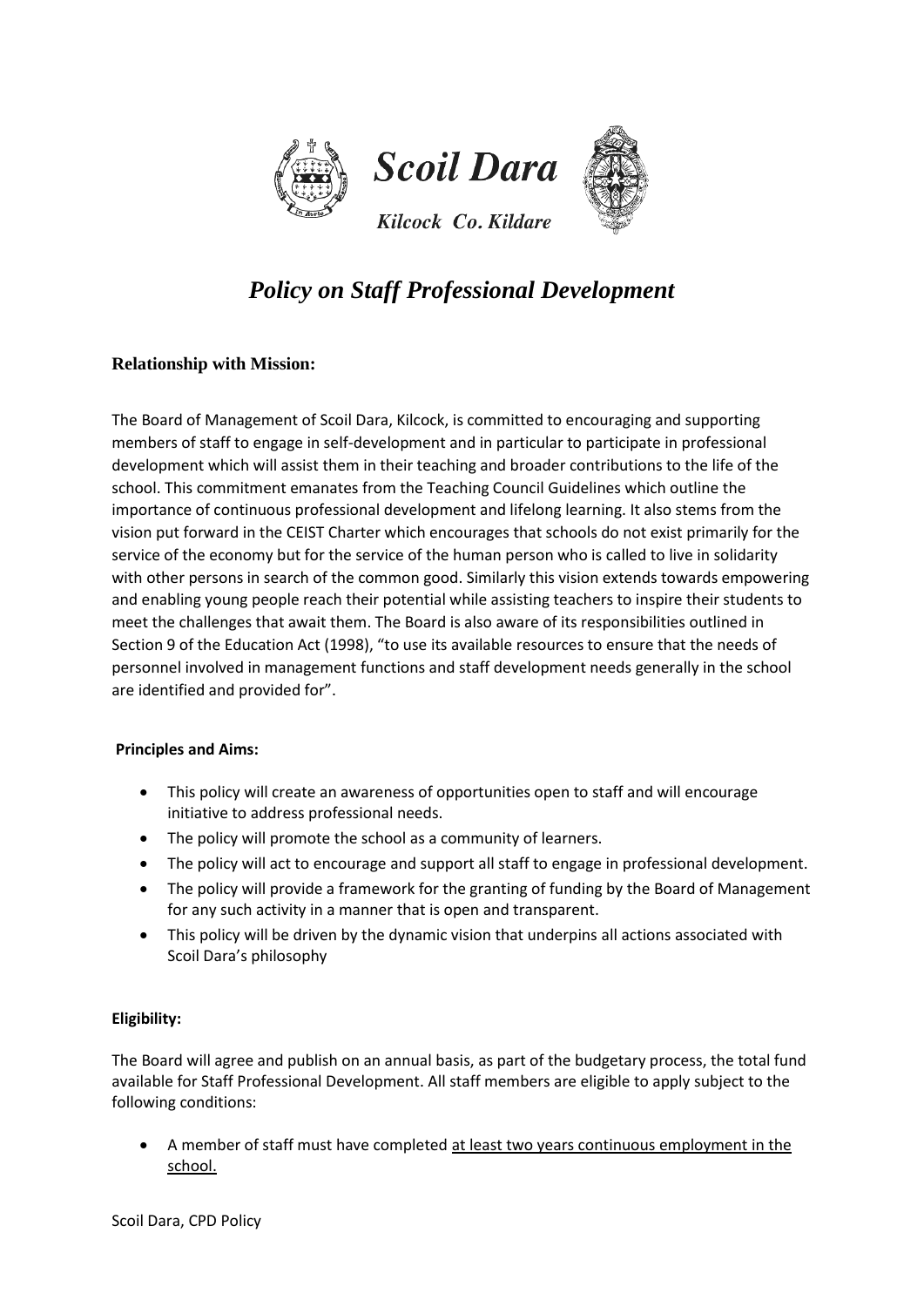- The course in question must be relevant to the priority needs of the school as determined by the Board of Management.
- Where courses extend to more than one academic year the applicant must re-apply for funding for each year.
- The course must have appropriate accreditation. No grant may be paid to any teacher unless there is appropriate proof presented to the Board that the same course has been completed.

### **Administration**:

- All applications for support must be made to the Board of Management on an official application form. Application forms are available from the Principal.
- The Board has agreed that the closing date for receipt of Application Forms for Staff Professional Development will fall on the first Friday in May of each year. If available funding has not been drawn down, the Board may consider late applications.
- A decision on each application will be conveyed to all applicants on or before the first Friday in June of each year.
- Applicants will be forwarded the agreed amount of the approved grant on completion of each module/ discrete section of the course.
- Applicants will be expected to give a clear indication of the steps they have taken to apply for support from other sources, e.g. Teacher Fee Funding Scheme.
- The board shall determine the amount to be granted to each successful candidate, to a maximum of €700 per year.
- Successful applicants should be willing to share knowledge, skills and expertise gained on programmes supported by the school with colleagues.

**Evaluation:** This policy will be regularly reviewed by the Board of Management.

### **RATIFICATION**

This policy was ratified by the Board of Management of Scoil Dara on *<sup>26</sup> th May 2016*

Signed: *Mr. Padraig Byrne*

Chairperson, Board of Management

\_\_\_\_\_\_\_\_\_\_\_\_\_\_\_\_\_\_\_

 $\overline{\phantom{a}}$ 

Date: *th May 2016*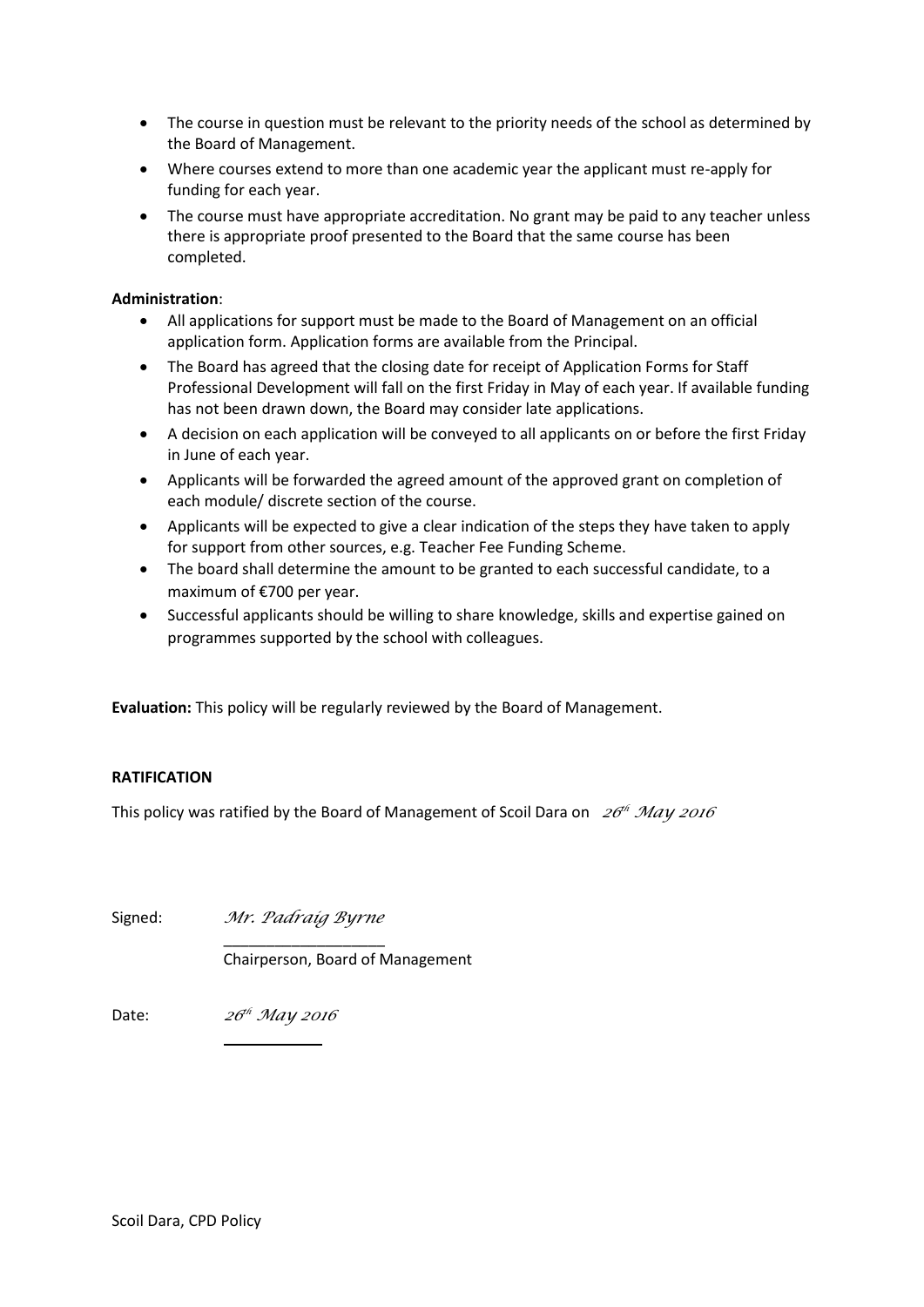

# **Application Form for Professional Development Support**

| Special Roles/Responsibilities in the School:                                    |
|----------------------------------------------------------------------------------|
|                                                                                  |
|                                                                                  |
|                                                                                  |
|                                                                                  |
|                                                                                  |
|                                                                                  |
| Award, if any, available on completion of course: ______________________________ |
|                                                                                  |
|                                                                                  |
|                                                                                  |

Scoil Dara, CPD Policy